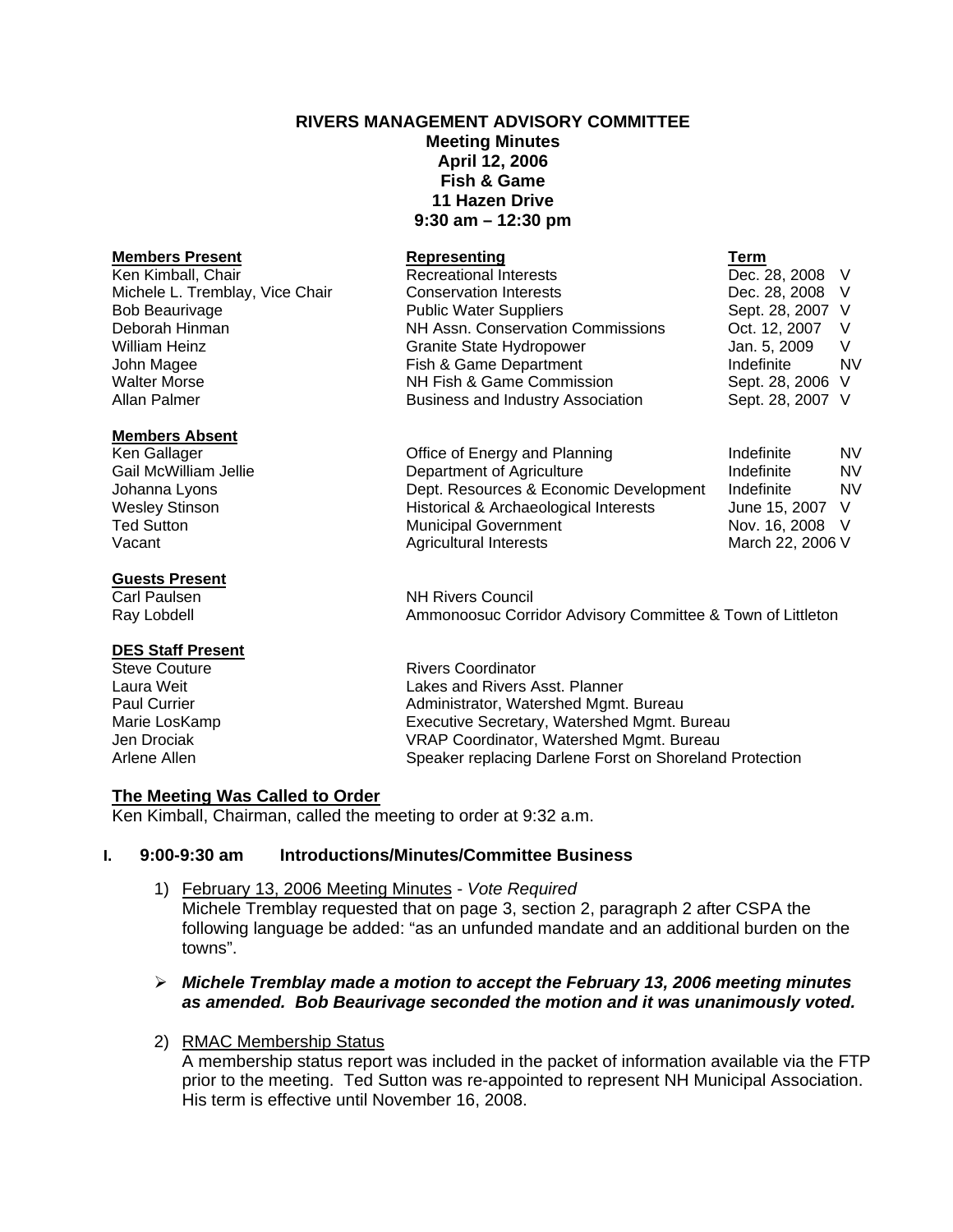The NH Association of Conservation Districts nominated Allan Bartlett to serve on the RMAC to represent their Agricultural Interests.

Michele Tremblay will forward a copy of a letter from the Farm Bureau Federations nominating Allan Bartlett to Steve Couture.

Michele Tremblay has been nominated for reappointment. Her nomination was confirmed by Governor and Council on May 3, 2006 and her term expires on December 28, 2008.

John Magee has replaced Bill Ingham to represent the Fish & Game Department.

## 3) Stream Gage Strategy Committee

The Commissioner has approved the formation of a Task Force. Wayne Ives is heading up the effort and sent out an email to schedule the first meeting. The plan is to hold three meetings, the first in late April, the second in late June, and the third in late August. A final report will be submitted on September 15, 2006 to the SB 330 Committee (Impact of water withdrawals on instream flow study committee).

Bill Heinz and Allan Palmer agreed to represent the RMAC on the Stream Gage Task Force. Bill will be the primary representative and Allan will be the alternate.

### ¾ *Steve Couture will forward Bill Heinz and Allan Palmer's contact information to Wayne Ives to make sure they both receive information relative to the Stream Gage Task Force.*

Debby Hinman inquired about the role of the LACs in the Stream Gage Task Force.

Steve Couture explained that Mike Heidorn is being asked to participate due to his involvement with the Cold River Volunteer Flow Monitoring Program.

#### ¾ *Steve Couture will follow up with Mike Heidorn to make sure he has received the information relative to the Stream Gage Task Force.*

#### 4) Stream Informational Exchange

Copies of the February 23rd Stream Community Informational Exchange Workshop meeting minutes and agenda were distributed. The next meeting is scheduled for April 27<sup>th</sup> in which the group will discuss a fish database called "Pearl" that was developed for the State of Maine. Deb Soule, DES Bureau of Watershed Management Database Manager will present options of adding it to the DES Environmental Monitoring Database.

Allan Palmer has been attending the Stream Community Information Exchange Workshops meetings on behalf of the RMAC. John Magee is also attending the meeting on behalf of the Fish & Game Department. The Committee discussed if Allan should continue to represent the RMAC, since the meetings are becoming more technical in nature and more focused on database management.

Paul Currier indicated that the NH Monitoring Network is intended to address how to integrate local advisory committee monitoring issues with everything else. Ted Walsh and Andrea LaMoreaux with DES are both involved with that project.

Paul Currier also pointed out that once the NH Monitoring Network gets going, it will be the vehicle for financial considerations, and possibly political considerations as well.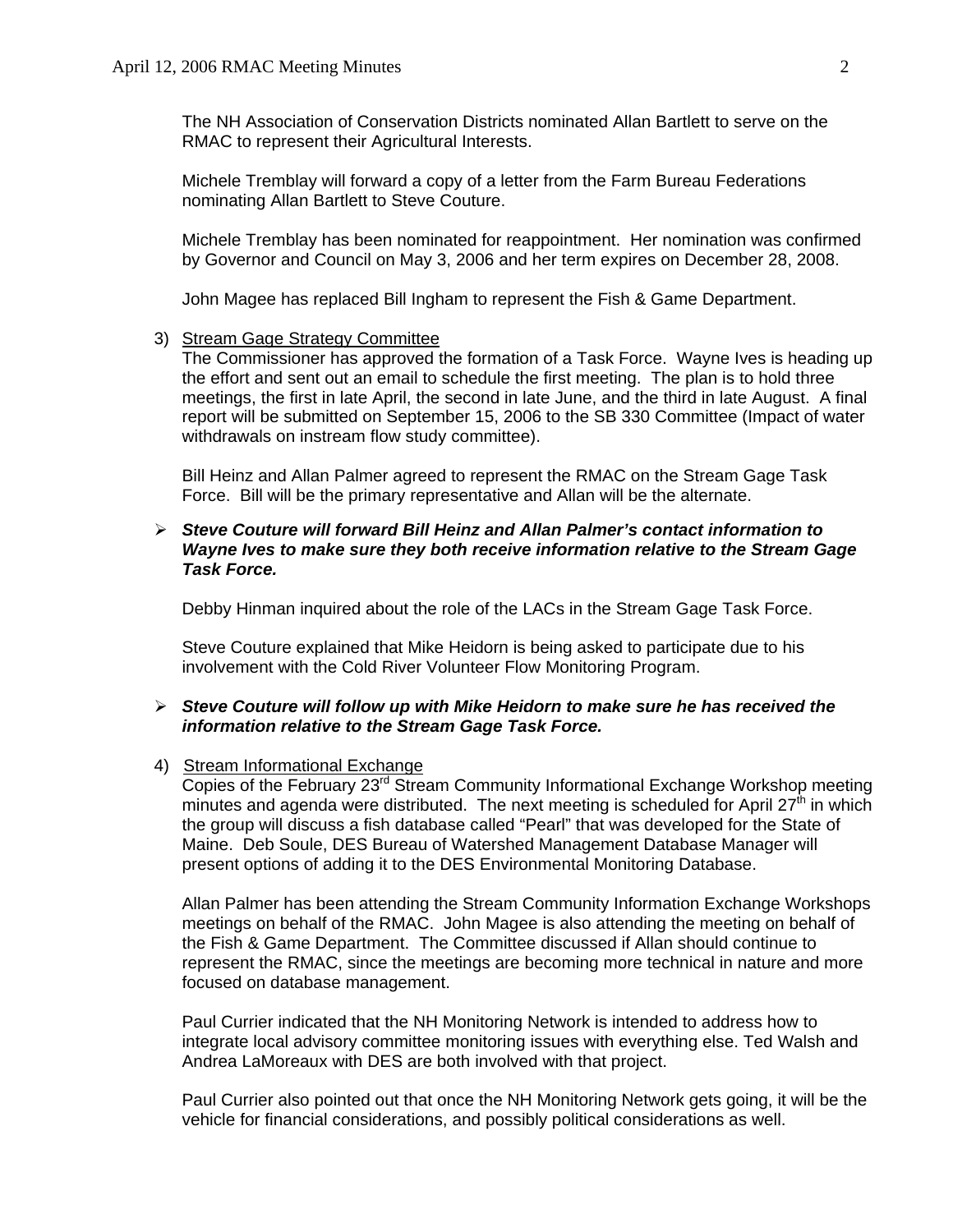Paul Currier commented that the effort is just getting started and the focus has been on connecting with UNH and Plymouth State.

Michele Tremblay mentioned that the in-the-trenches perspective was important to have and suggested to talk with Paul about what kind of representation made sense after the meeting.

Paul Currier said he would talk about it with Ted.

### **II. 9:30-10:00 am Election Policy –** *Vote Required*

 Ken Kimball reminded the Committee that the RMAC has never had an election policy. At the February  $13<sup>th</sup>$  meeting Michele Tremblay and Steve Couture agreed to gather information on election policies and procedures used by other councils or committees at DES and develop a draft election policy to present to the Committee for their consideration.

 Steve Couture developed a draft election policy and distributed it to the Committee prior to the meeting. Steve edited the draft on the computer as the Committee discussed changes.

 Ken Kimball suggested rewriting the first bullet to read "the election policy will apply to all elected officers of the RMAC including the chair and vice chair", since other positions may be added in the future.

Michele Tremblay recommended de-sexing the language and spelling out G&C.

Ken Kimball asked for a straw poll vote on whether the Committee wanted to establish concurrent terms like the Presidency of the United States or staggered terms.

¾ *Option #1 – A set election will be held every two years. If the Chair or Vice Chair resigns, the replacement will carry out the previous term. Vote – 5* 

# ¾ *Option #2 - When someone is elected into a position, they hold it for two full years. Therefore, Chair and Vice Chair terms could become staggered. Vote – 0*

Ken Kimball asked Steve Couture to use the results from the straw poll vote to further refine the draft.

Ken Kimball suggested that if the Chair resigns the Vice Chair moves into that position for the remaining portion of that term. An election would then take place to find a new Vice Chair. If the Vice Chair resigns the Committee would hold an election for a new Vice Chair. The general consensus of the Committee is to hold elections every two or three years.

### ¾ *Ken Kimball motioned to accept the Election Policy with the changes as noted. Michele Tremblay seconded and it as unanimously voted. Elections for officers will*  be held at the July 24<sup>th</sup> meeting.

#### **III. 9:45-10:30 am Legislation/Rulemaking/Other**

1) Shoreland Protection Act Commission *– Vote Required*

Arlene Allen provided the Committee with a summary of the purpose of the Shoreland Protection Act Commission. The Commission was established in July to study the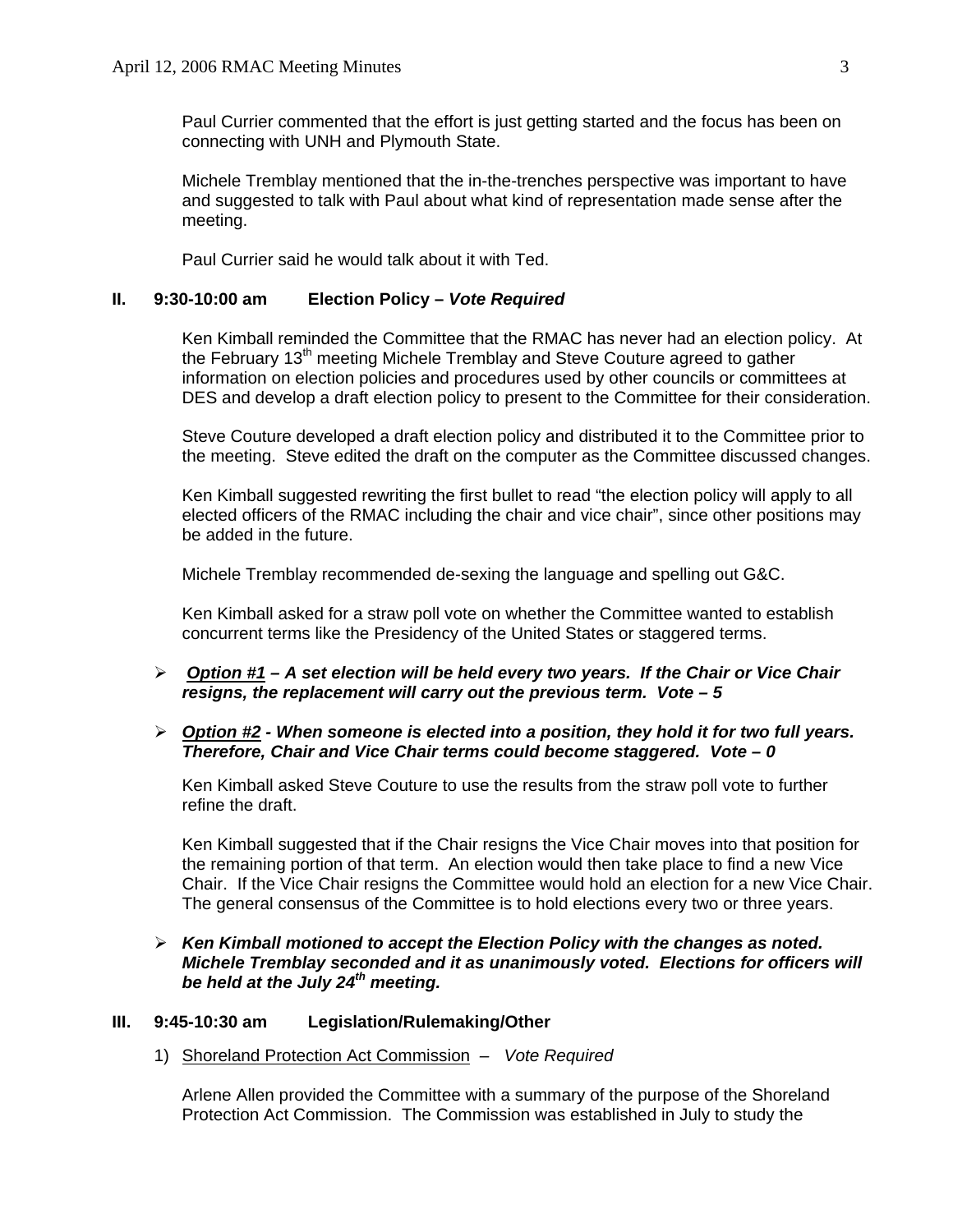provisions in the Act and evaluate its effectiveness. The Commission has recently focused its deliberations on permitting issues. Jennifer Patterson, Senior Assistant Attorney General prepared a "white paper" on what a permitting process would look like.

Michele Tremblay expressed concern about delegating authority to municipalities for regulation and enforcement of the CSPA as an unfunded mandate and an additional burden on the towns, which would result in inconsistent management of waterbodies held in public trust.

Michele Tremblay also suggested that the program should be consistently applied at the state and local levels, possibly using state circuit riders that are familiar with state and local regulations.

Ken Kimball added that outreach and enforcement are the big issues.

Michele Tremblay commented that all designated rivers are protected with the exception of the Pemigewasset and the Saco. Some of the designated rivers are covered under the CSPA while others are protected by Chapter Law. All designated rivers should be covered under the CSPA. Stream ordering is also something that needs to be addressed. A "white paper" should be put together to include all segments of designated rivers regardless of order under the provisions of the CSPA.

### ¾ *Michele Tremblay asked Steve Couture to put together a white paper that included the issues discussed and distribute it via email to the Committee by May 8th.*

Michele Tremblay and Debby Hinman volunteered to serve on the subcommittee. Debby Hinman agreed to present the draft to the Cold River Local Advisory Committee.

Ken Kimball suggested that the white paper be placed on the next meeting agenda.

2) HB 1495 – *Vote Required*

Steve Couture presented proposed changes to HB1495. The setback for landfills along natural segments would be the width of the river corridor or the 100 year floodplain, whichever is greater. Steve Couture was involved with this language change and has no problem with the proposed change.

## ¾ *Michele Tremblay motioned to submit a letter to the Senate by April 18th. Bob Beaurivage seconded the motion and it was unanimously voted.*

¾ *Michele Tremblay agreed to sign the letter for Ken and DES staff will deliver the letter.* 

### 3) HB 1343 – *Vote Required*

Steve Couture suggested that the RMAC may want to consider this act. Since, with the passage of HB 1343 the NH Council on Resources and Development (CORD) is only advisory.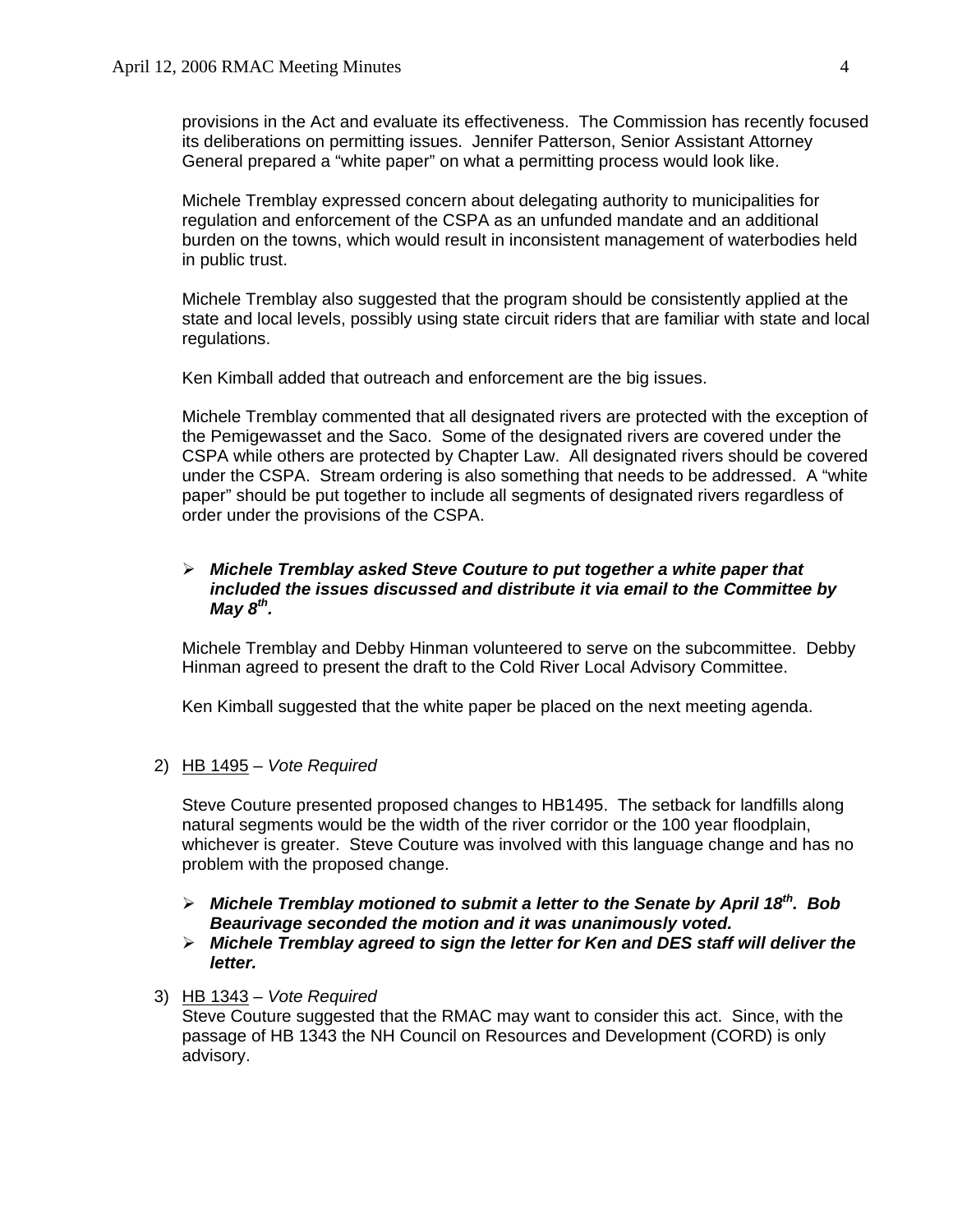- ¾ *Debby Hinman motioned to remain neutral unless one of the state agencies represented on the Committee has a concern. Michele Tremblay seconded the motion and it was unanimously voted.*
- ¾ *Michele Tremblay suggested that DES staff contact the state agencies represented on the Committee not present at the meeting to get their input.*
- 4) RMPP Env-Wq 1800

A summary of changes to Env-Wq 1800 was provided to the Committee prior to the meeting.

#### ¾ *Ken Kimball suggested that this item be placed on the agenda for the next meeting in order to stay on schedule.*

#### **IV. 10:30-11:30 am Ammonoosuc River Nomination**

Committee members received a packet of information that included the nomination and copies of all of the letters of support submitted to DES.

Steve Couture provided a brief PowerPoint presentation of the nomination process.

Ray Lobdell, Project Manager for the Ammonoosuc River Corridor Advisory Committee gave a PowerPoint presentation on the Ammonoosuc River. The Ammonoosuc falls within the Connecticut River basin and begins on the side of Mt. Washington at Lake of the Clouds. There are 15 towns in the watershed; the corridor only has 8000 people with 7 towns in the corridor. The Ammonoosuc River Corridor Advisory Committee has identified 4 action goals: establish a water quality monitoring program, seek river designation, inventory streambank erosion, and identify potential mitigation sites.

- ¾ *Ken Kimball suggested conducting a site visit at 1 p.m. on June 20th. The site visit would start in Woodsville and work its way up. The public hearing would be scheduled for 7 p.m. and the RMAC could hold a meeting during dinner if it has business that needs to be addressed.*
- ¾ *The next RMAC meetings will be held on June 20th for time sensitive business only and July 24th to discuss the comments from the public hearing, since recommendations are due to the Commissioner by August 5th.*

#### **V. 11:30-12:15 am Surplus Land Reviews (SLR) – Disposition of State-Owned Properties**

- 1) SLRs 06-004 Town of Weare (Piscataquog River) *Vote Required*  Laura Weit provided the Committee with a completed checklist for property. The Town of Weare proposes to widen an existing bridge and to straighten the approach to the bridge. The Town wishes to acquire three easements. The combined area is 0.263 acres.
- ¾ *Ken Kimball motioned to approve the disposal as submitted. Michele Tremblay seconded and the motion was unanimously voted.*
- 2) Update on SLR 05-023: Town of Rindge Laura Weit provided the Committee with a status report on SLR 05-022: Town of Rindge. CORD reviewed the recommendations submitted by the RMAC at its last meeting and determined that they were not reasonable. CORD approved the disposal as submitted.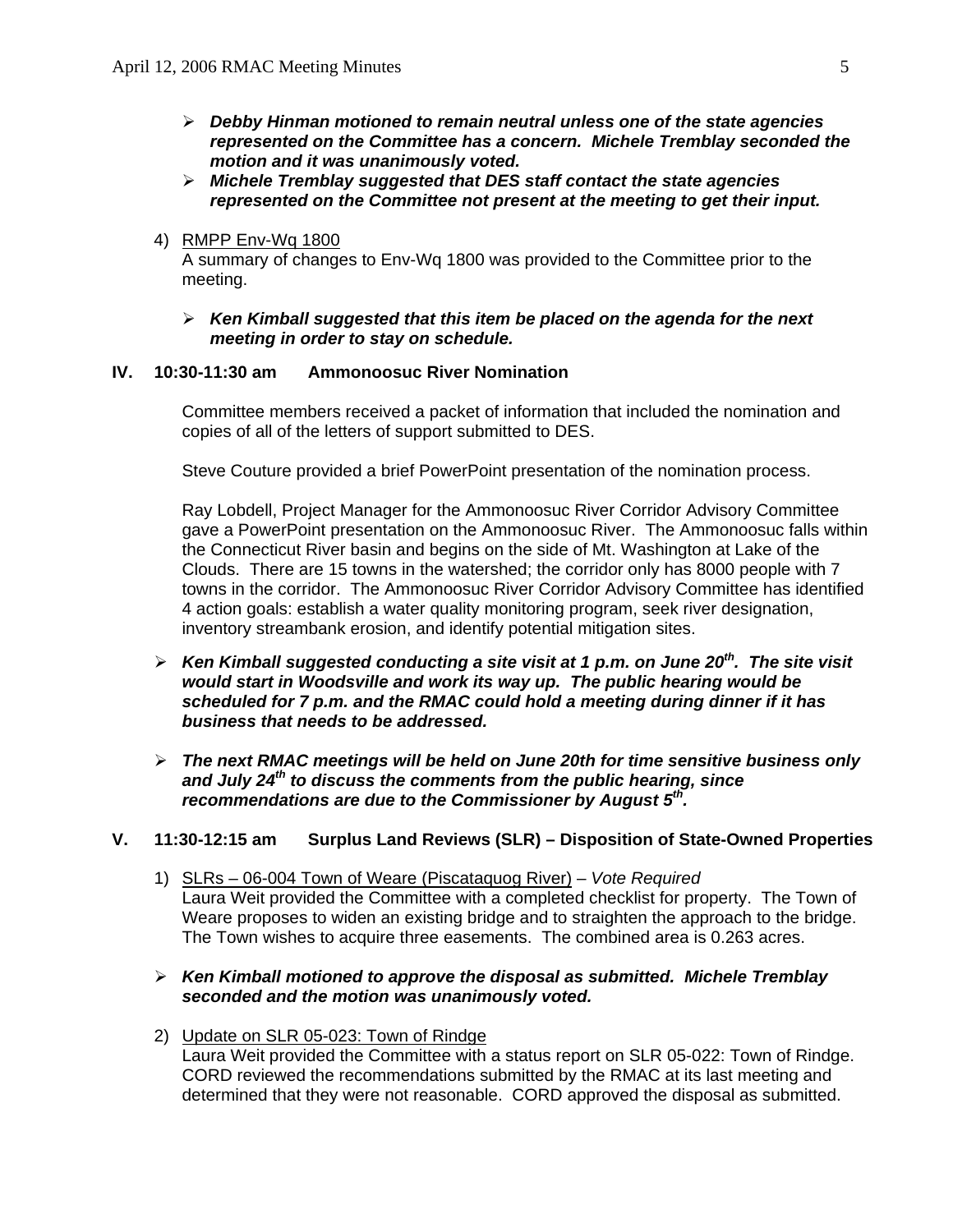### ¾ *Debby Hinman motioned to accept the approval of SLR 05-022 by CORD.* **Bob Beaurivage** *seconded and the motion was unanimously voted.*

#### 3) Status of AG comments/response to CORD & LMAC/RMAC letters

A memo from Jennifer Patterson of the AG's office was received. Allan Brooks has been assigned to prepare a response to the request.

4) Changes to Process – RMAC Notification MOA with NHDOT – *Vote Required* Jacquie, Steve and Laura met with DOT to make sure that Memorandum of Agreement is acceptable to the RMAC and the DOT.

Laura Weit commented that jurisdiction is defined in the RMAC policy statement. A clear definition and reference are defined in A1. Copies of the checklist and policy statement will be included as appendixes to the MOA.

Ken Kimball stated that on page 1, the first whereas statement should be amended to use language pulled directly from RSA 483.

Ken Kimball also stated that for the RMAC to make a prompt decision, the Committee needs to be given the information that is required to complete their checklist.

Laura Weit pointed out that comparing the amount of information we receive from CORD with the amount of information from DOT, DOT provides us with much more information.

Ken Kimball requested to change the wording on page 3, under letter B to read: "make every effort to respond to DOT within 60 days after receiving a completed packet of information".

- ¾ *Michele motioned to accept the MOA with amendments as noted. Debby Hinman seconded and the motion passed, one nay vote.*
- 5) Proposed changes to the "Procedure for RMAC review of State property disposal" and "Staff Review Checklist" – *Vote Required*

Ken Kimball requested to add under letter A section Yes: "The recommendation made is binding."

John Magee suggested using the definition for river in the checklist for the policy statement for consistency.

## ¾ *Michele motioned to amend the Checklist as the RMAC proposed. Bob Beaurivage seconded and the motion was unanimously voted.*

#### **VI. 12:15-12:30 pm Other Business/Action Item Review**

- 1) Action items
	- 1. Send the approved election policy to the Committee.
	- 2. Work with Ray to coordinate the river tour and public hearing for June  $20<sup>th</sup>$ .
	- 3. Next RMAC meeting scheduled for  $24<sup>th</sup>$  of July at DES.
	- 4. Send updated MOA to DOT, if Commissioner Murray does not sign, put it on the July  $24<sup>th</sup>$  agenda.